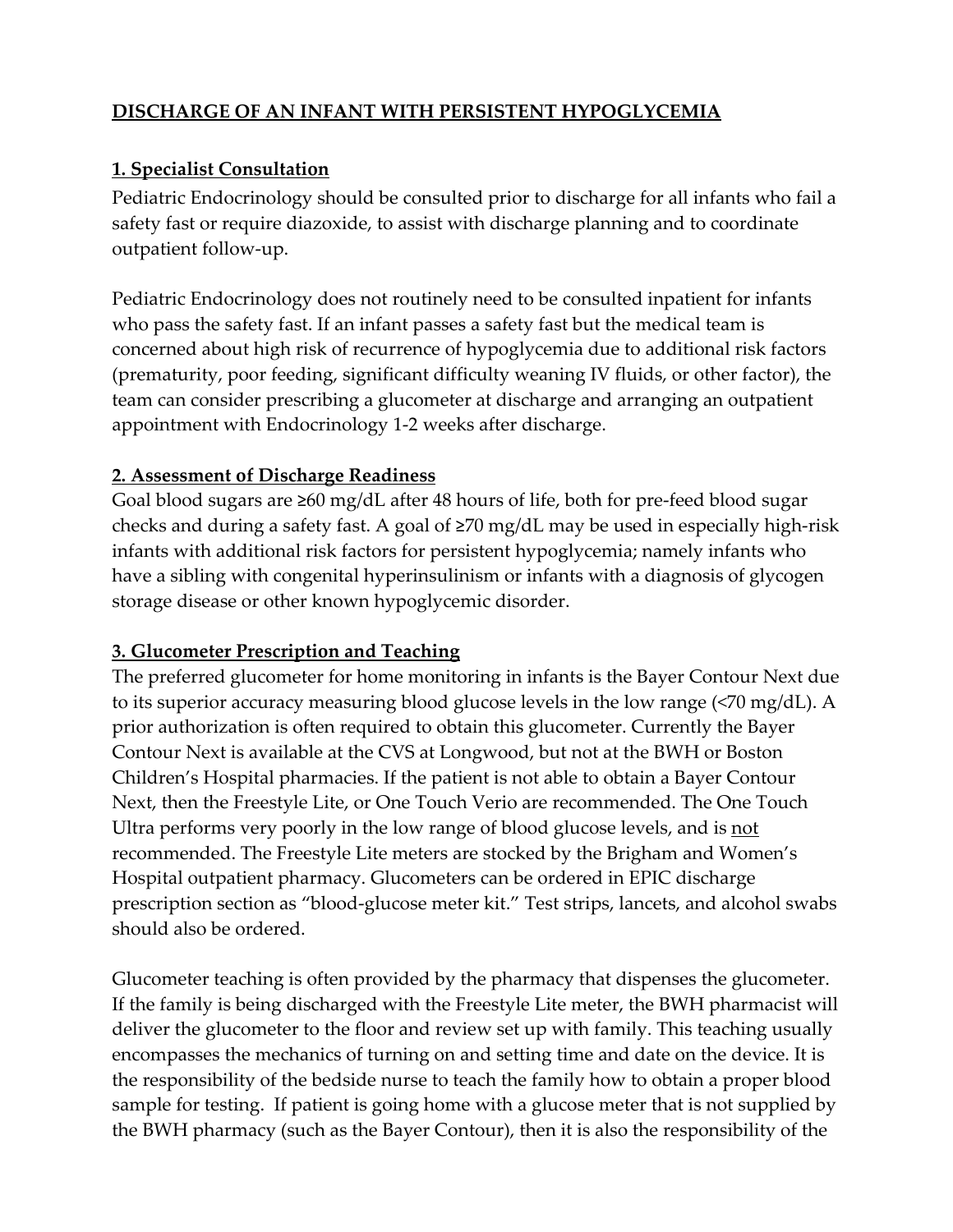nurse to teach the mechanics of setting up the glucometer. NICU Professional Development Manager, Julie Cadogan and Liz Brennick, RN are available for assistance if the bedside nurse requires assistance providing teaching for the family.

Parents should obtain the glucometer prior to discharge, and after teaching, should obtain a minimum of 2 samples under supervision prior to discharge. When possible, both parents (or other primary caregivers for the infant) should be trained. When the parent performs testing in the hospital, the bedside nurse will also perform a simultaneous measurement of the blood glucose using the hospital glucometer, and the value from the hospital glucometer will be the value entered into the electronic medical record. Parents and providers should be aware that there is significant variation in the blood glucose readings obtained from different glucometers so the two values are not expected to be identical. (The 2014 U.S. Food and Drug Administration (FDA) guidance for over-the-counter glucometers requires  $\geq$ 95% of results to fall within  $\pm$ 15% of the true value and ≥99% of results within ±20% across the whole glycemic range. Thus, if a patient's true blood glucose concentration is 60 mg/dL, acceptably accurate results range from 51 to 69 mg/dL according to the FDA criteria.)

# **4. Discharge Prescriptions**

Prescriptions should be written as soon the team determines that the patient will require a glucometer, gel, glucagon, and/or diazoxide as this will give the care coordinator time to investigate which glucometer the family can obtain through their insurance and facilitate early teaching.

Discharge prescription checklist for providers entering orders in EPIC:

- Glucometer ("BLOOD‐GLUCOSE METER KIT" then enter the preferred brand in the comments section)
- Test strips for glucometer ("BLOOD SUGAR DIAGNOSTIC STRIPS" then enter the preferred brand in the comments section)
- Lancets ("LANCETS 28 GAUGE")
- If recommended:
	- o glucagon (dosing provided by Endocrine team) and insulin syringes (for drawing up glucagon; "INSULIN SYRINGE‐NEEDLE U‐100 0.3mL 30 gauge x 5/16")
	- o dextrose gel ("DEXTROSE 40% GEL"): note this is not a prescription but parents can purchase this at the outpatient pharmacy
	- o Diazoxide and Diuril if using inpatient

The bedside nurse will provide teaching for the family for all home medications, including glucagon if prescribed.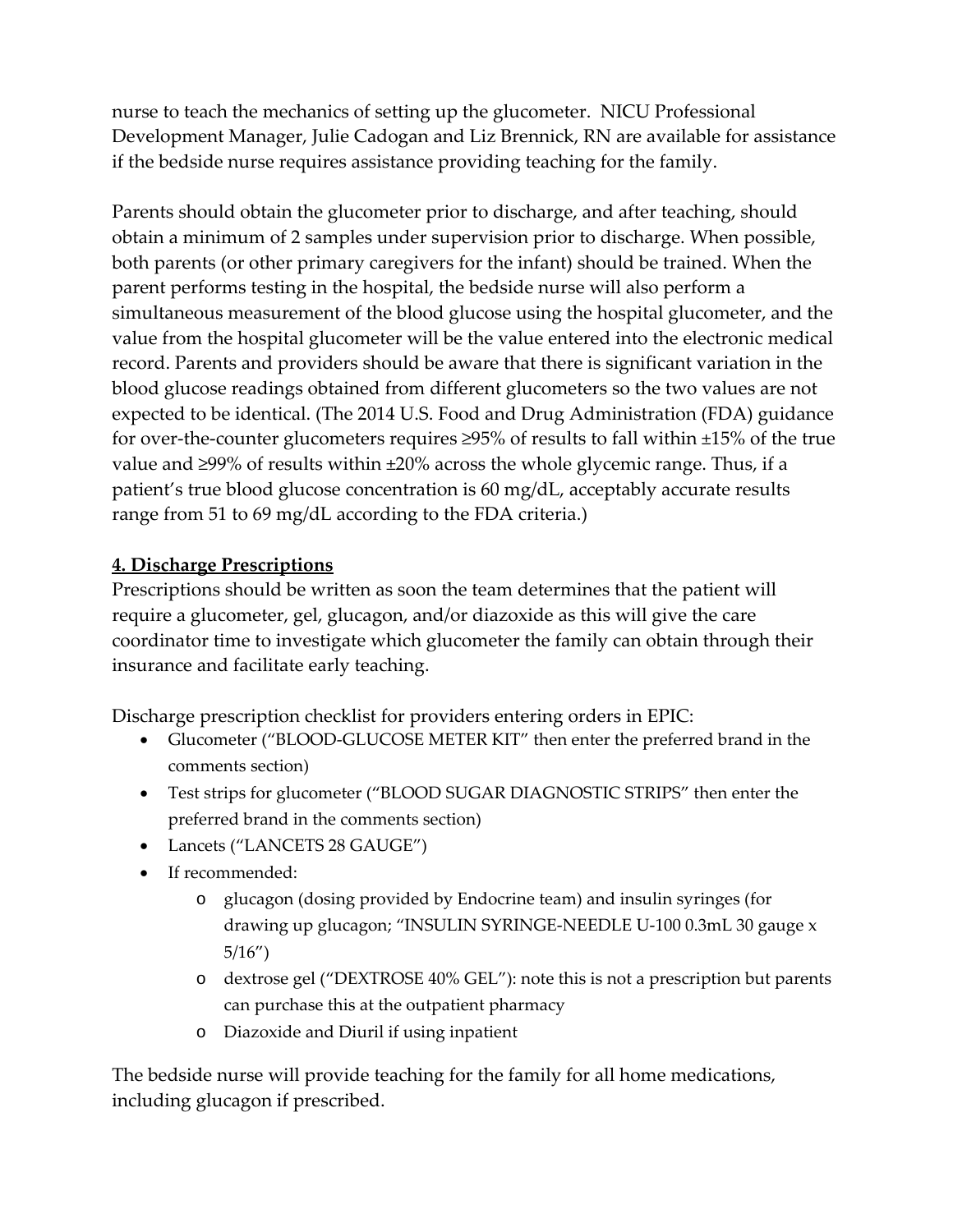# **5. Discharge Checklist**

At least 3 days before discharge:

\_\_\_\_\_Consult endocrinology

\_\_\_\_\_Prescribe glucometer, test strips, lancets

48 hours before discharge:

\_\_\_\_\_\_Complete safety fast

\_\_\_\_\_\_Obtain glucometer

\_\_\_\_\_\_Glucometer teaching

\_\_\_\_\_\_Order discharge prescriptions for medications (if any)

24 hours before discharge:

- \_\_\_\_\_\_\_Fill meds
- Review follow-up plans/teaching/appointments/home medications
- \_\_\_\_\_\_\_Call pediatrician to give sign‐out

# **6. Discharge Instructions for Families**

An EPIC smartphrase is available to assist with providing consistent discharge instructions for families (*.NICUHYPOGLYCEMIADISCHARGE*). A copy of these instructions is shown here:

# *Hypoglycemia Home Monitoring Plan:*

Diazoxide dose:

Please continue Diazoxide \*\*\* mg \*\*\* twice daily (\*\*\* provider should check with Endocrine team if will be BID or TID dosing)

Blood glucose monitoring:

- Check blood glucose at least twice daily, best prior to feeds and just before next diazoxide dose
- Additional reasons to check:
	- o Feeds spaced longer than 3 hours apart
	- o Any symptoms of hypoglycemia (sweating, lethargy, jitteriness)
	- o Check more frequently if infant is sick (fever, cold, GI illness)

# Treatment of low blood glucose (BG):

- If BG 60-70 mg/dL may feed with breastmilk or formula and recheck BG before next feeding
- If BG 45‐60 mg/dL and well appearing may feed with breastmilk or formula and recheck BG in 15‐30 minutes
	- o If unwilling to eat give 5 grams (12.5 mL) 40% Dextrose Gel gel and recheck in 15 minutes